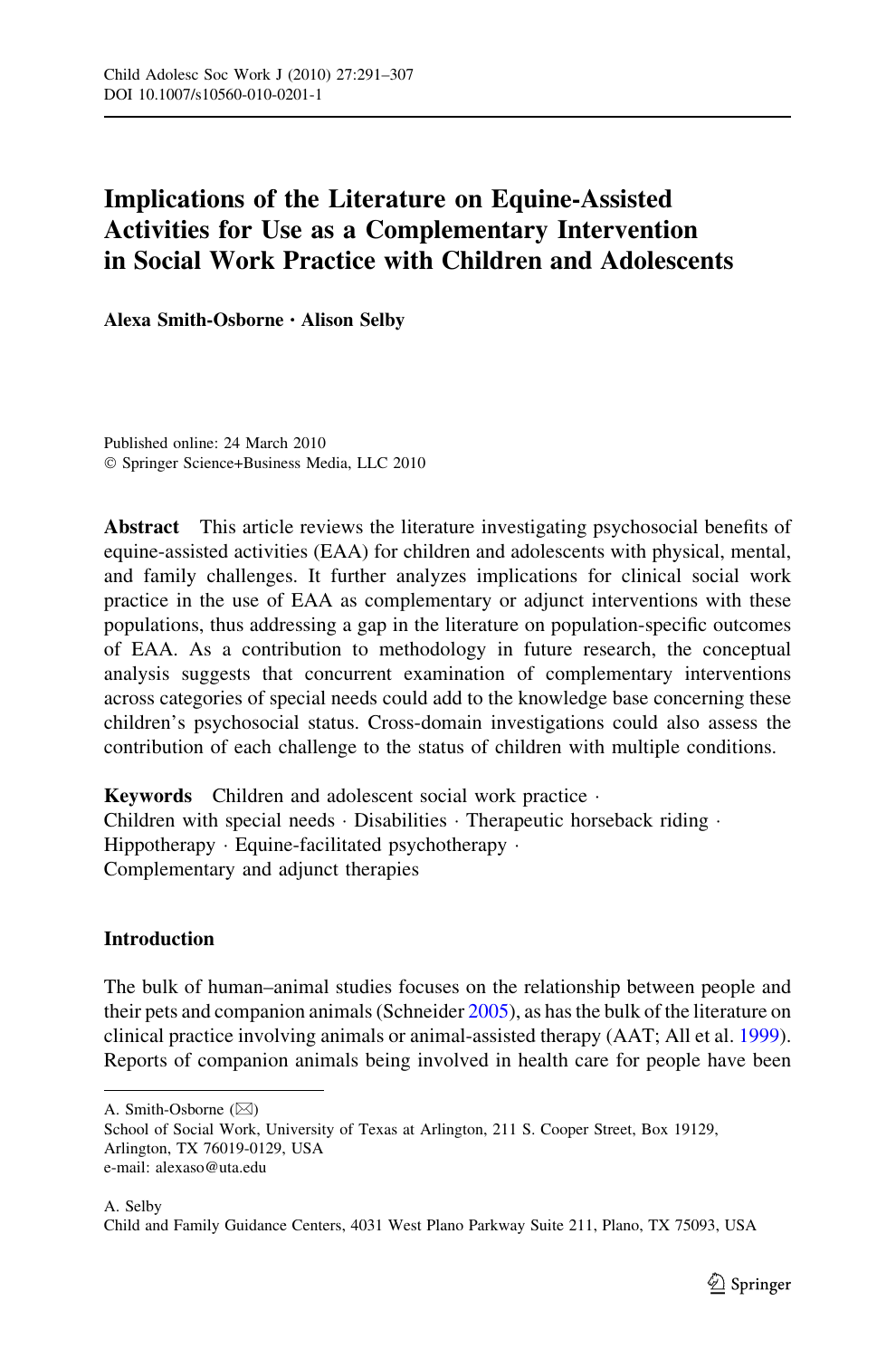made as early as 1860, by Florence Nightingale (All et al. [1999](#page-13-0)), and in mental health care as early as the late eighteenth century (Netting et al. [1987](#page-15-0)), while psychosocial benefits among children with handicaps as an effect of horseback riding (specifically, improvement in self-confidence) have been reported anecdotally as long ago as 1970 (Harpoth [1970\)](#page-14-0). Stimulated by these anecdotal reports and research into its physical rehabilitative effects, the bulk of the literature on equine activities has examined children and adolescents, with emerging adult literature on equine-facilitated psychotherapy (O' Rourke [2004](#page-15-0); Selby [2009\)](#page-15-0). The recent theoretical and empirical literature has suggested the following psychosocial effects for children and adolescents participating in equine-assisted activities (EAA): socialization and companionship, self-esteem enhancement, improvement in personal space/boundary issues and other attachment-related problems, reduction in emotional blunting and incongruence, and improvement in meta-cognition and reflectivity (Karol [2007;](#page-14-0) Roberts et al. [2004;](#page-15-0) Rothe et al. [2005](#page-15-0); Schultz et al. [2007\)](#page-15-0). Earlier literature suggested that EAA could have psychosocial benefits in the following areas, not specified by population: self-confidence, self-esteem, self-concept, interest in learning/motivation to participate in hippotherapy, improvement in attention span/concentration/listening skills, spatial awareness, and verbal skills (MacKinnon et al. [1995a,](#page-15-0) [b\)](#page-15-0).

Health and human service professionals from a variety of disciplines such as social work, psychology, nursing, marriage and family therapy, physical therapy, occupational therapy, special education, and rehabilitation have involved animals in their interventions and programs. Physical and occupational therapists, for example, have used therapeutic horseback riding and hippotherapy (terms defined below) to improve posture, balance, and muscle symmetry in children with cerebral palsy (e.g., Engel [1999](#page-14-0); MacKinnon et al. [1995a](#page-15-0), [b](#page-15-0)), while special educators and school psychologists have used therapeutic horseback riding, unmounted activities, and vaulting to address issues of self-efficacy, verbal paucity, attentional shifting, cognitive sequencing, and impulse control in children with comorbid learning disabilities and emotional disturbance/disruptive behaviors (e.g., Roberts et al. [2004\)](#page-15-0). Their decision to involve animals has been based either upon observation of the importance of animal companionship to humans in everyday life or on clinical experiences or research suggesting physical health or psychosocial benefits to humans of such involvement. For example, historical documents attest to clinical observations of the beneficial effects of riding for a variety of patients by physicians from the seventeenth century on (e.g., Hayden [2005;](#page-14-0) Mayberry [1978;](#page-15-0) Sloan [1987\)](#page-15-0).

The social work profession has been prominent in this regard, and in contributing to this literature, particularly on animal-assisted therapies with mental health clients (Netting et al. [1987](#page-15-0); Frame [2006\)](#page-14-0). Reports in the social work literature on the practice relevance of the animal-human bond date back to 1975, and a unique social work department within a veterinary hospital was developed in 1978 to address psychosocial aspects of the human–animal interaction and bond relevant to the treatment of diseases in companion and work animals and to provide relationship and bereavement counseling for the animals' human carers (Netting et al. [1987\)](#page-15-0). Social workers have participated in clinical work involving companion animals, farm animals, and equines (Frame [2006](#page-14-0); Gilligan [1999;](#page-14-0) Muschel [1984](#page-15-0); Netting et al. [1987;](#page-15-0) Reichert [1998\)](#page-15-0). In 2005, there were 277 mental health professionals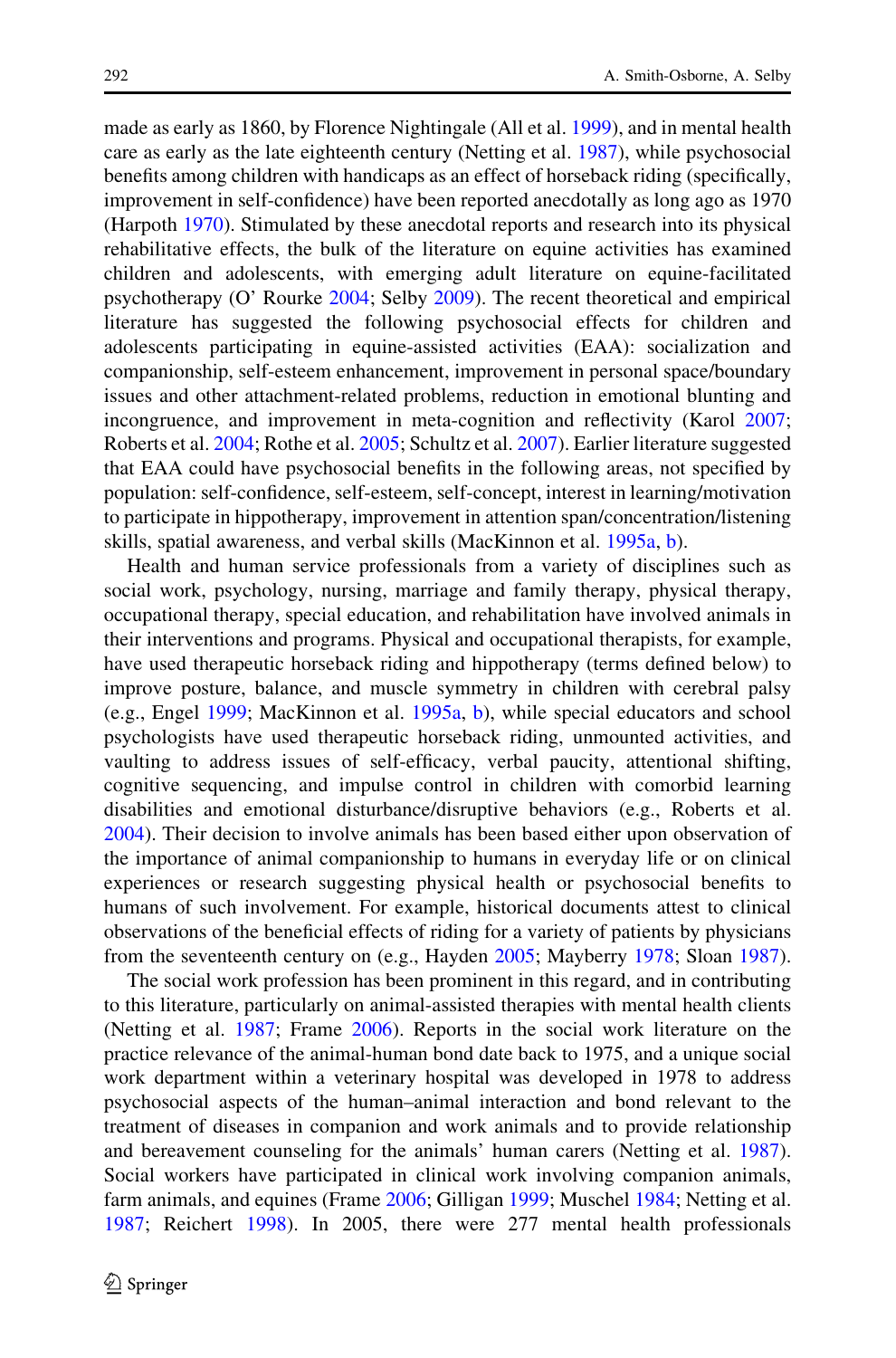employed at North American Riding for the Handicapped Association (NARHA) member centers, with the majority of them—135—being social workers (NARHA, n.d.). Social work and other disciplines have also been involved in research in this area, with social work and other human service disciplines addressing predominantly the lived experience and psychosocial aspects of EAA, while the allied health disciplines have addressed primarily the physical health effects and secondarily the psychological and social effects of EAA.

This review of the literature examines both the published and the empirical "gray" literature (i.e., in this review, dissertations and theses), of relevance to social work practice involving equines; a species which has received less attention in the social work literature than the companion animals. Further, the review will focus on psychosocial outcomes reported in the literature on EAA across diagnostic categories for children and adolescents facing physical, mental, or family challenges, and involved in health, mental health, and child welfare service delivery systems. Authors in this field (Mackinnon et al. [1995a](#page-15-0), [b;](#page-15-0) Mallon [1992;](#page-15-0) Mason [1989](#page-15-0); Reichert [1998\)](#page-15-0) have previously identified a gap in the literature on research examining psychosocial outcomes in specific and comparative populations. In fact, in an earlier review of the therapeutic riding literature, Mackinnon et al. [\(1995a](#page-15-0), [b](#page-15-0)) found only two studies which investigated psychosocial outcomes for children as a specific population. This focus on investigating comparative psychosocial effects of EAA across diagnostic categories has been selected with a view toward: showing how this research area has developed over time, identifying future directions for needed research, and clarifying how EAA could be considered as an adjunct, complementary intervention in the comprehensive treatment of children, particularly those with comorbid conditions/disabilities and trauma experiences.

# Definition of Terms

The overall term ''equine-assisted activities'' (EAA) includes a range of activities and interventions, and definitions of key terms have evolved over time as the types of activities and service populations have expanded, and as professional and accreditation organizations have standardized their terminology. Additionally, in both the mental health and child welfare fields, authors have addressed the psychosocial benefits of horseback riding both in the context of leisure and recreational rehabilitation (Gilligan [1999](#page-14-0); Mayberry [1978](#page-15-0); Rudnick [2005](#page-15-0)) and in the clinical context. Therefore, it is helpful to preface the review with the establishment of common terminology.

NARHA's Health and Education Committee has adopted common definitions describing the range of equine-assisted activities, which incorporate the terminology of the American Hippotherapy Association (AHA). This terminology and related standards have now been adopted internationally as well. Under this terminology, therapeutic riding refers to mounted activities with people with disabilities or diverse needs and involves learning traditional or adaptive equestrian skills. Hippotherapy refers to a physical, occupational, or speech therapy treatment strategy benefiting from equine movement (NARHA, n.d.). Equine facilitated or assisted learning (EFL)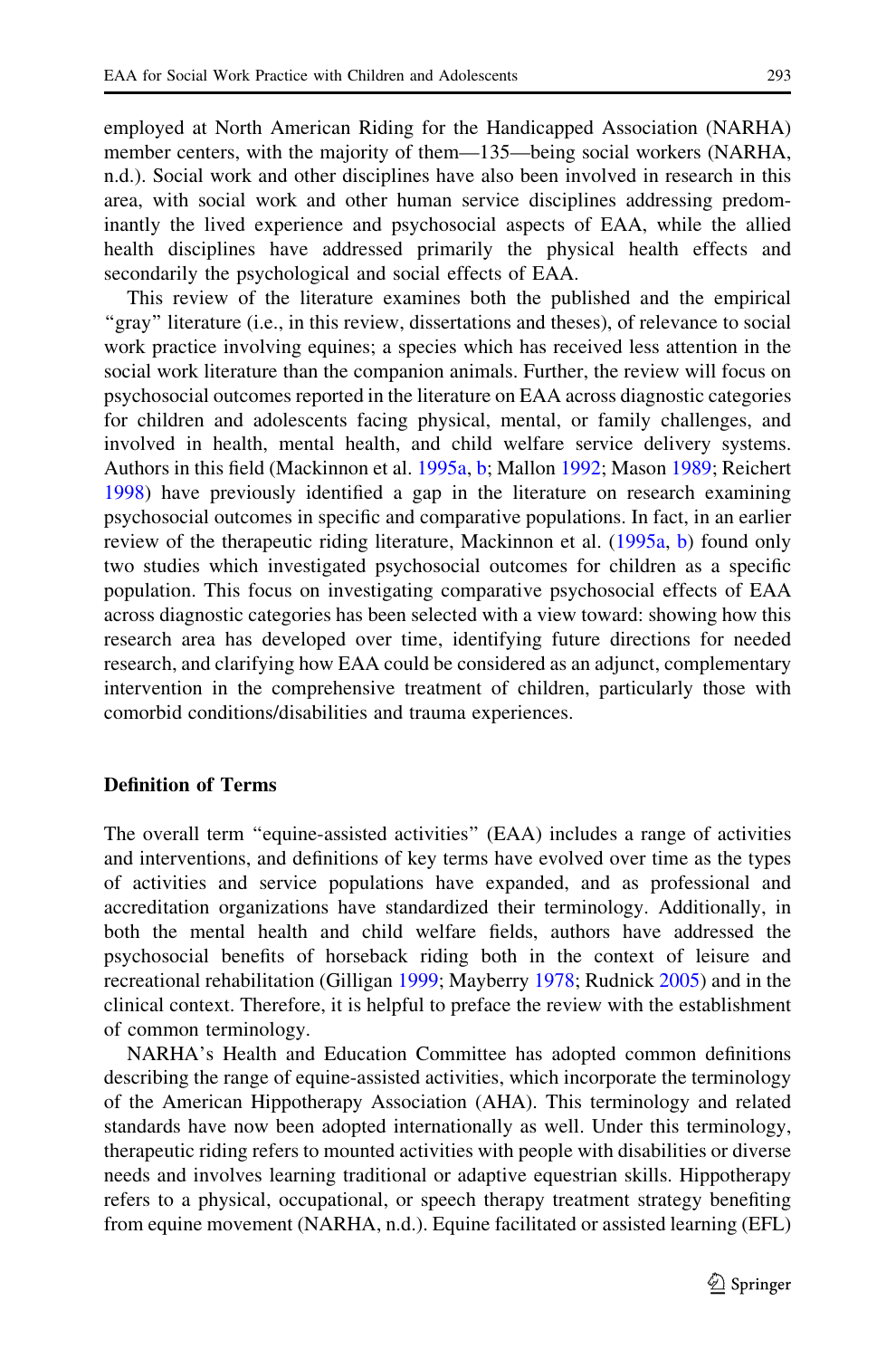involves unmounted and mounted lessons, or equine/human interaction in an educational format, conducted by a NARHA certified instructor, an educator, or a licensed therapist (NARHA, n.d.). Equine facilitated mental health (EFMH) is the inclusive term for EAA which focus on mental health issues (NARHA, n.d.) and describes the alliance between a licensed mental health professional and a professional horseman or horsewoman, according to Moreau and McDaniel [\(2000](#page-15-0)): ''in which the experience and knowledge of both are used to foster mental health in their students and clients" (p. 2). Equine facilitated psychotherapy (EFP) is ''experiential psychotherapy that includes equine(s)'' (NARHA, n.d.), delivered by a licensed mental health professional in conjunction with a credentialed equine professional. Typically, EFP is implemented in mounted and unmounted sessions ''provided by a trained and licensed mental health professional, holding a current degree such as Master in Social Work, Master in Counseling, or Doctor of Psychology or M.D. [who] is also a trained, licensed riding instructor'' (Moreau and McDaniel [2000](#page-15-0), p. 2). Thus, EFP may include a range of EAA, such as handling, grooming, lunging (i.e., an unmounted activity; exercising/training a riderless equine on a lunge line), riding, driving, and vaulting (movements around, on, and off a horse or barrel, including gymnastic positions on the back of the horse).

## Search Methods

Electronic data bases were searched using the search terms of equine-assisted activities, therapeutic horseback riding, horseback riding, therapeutic riding, hippotherapy, equine facilitated mental health, and equine facilitated psychotherapy. The databases selected were Academic Search Complete, ProQuest, Social Work Abstracts, CINAHL, PsycInfo, PubMed, and Medline. Reference lists from retrieved abstracts and bibliographies from NARHA, therapeutic riding facilities' websites, and other websites identified through search using Google were reviewed for additional citations, which were obtained electronically or interlibrary loan. One hundred and fifty-three abstracts were reviewed, and full text articles, dissertations, theses, and manuscripts were obtained for the 15 abstracts which met the following a priori inclusion criteria: meta-analyses, systematic reviews, and qualitative or quantitative studies performed and reported in English (a few studies were found that were originally written in French, Spanish, or other languages; if these were available in translation to English, they met the inclusion criteria) within the past 25 years (1983–2008) which include findings on psychosocial effects of EAA for children and/or adolescents. Included studies, in chronological order, may be found in Table [1](#page-4-0). Samples used in these included studies consisted of children and/or adolescents with severe health conditions, mental health, behavioral, and cognitive conditions, and severe family disruptions (e.g., removal due to abuse and neglect, witnessing domestic violence), and children and/or adolescents with more than one of these conditions. No studies meeting the inclusion criteria were found which reported effects of EAA for children and adolescents with health conditions such as obesity, or for healthy children and adolescents with life transition issues or family disruptions such as separation and divorce, or death/disability of a parent or sibling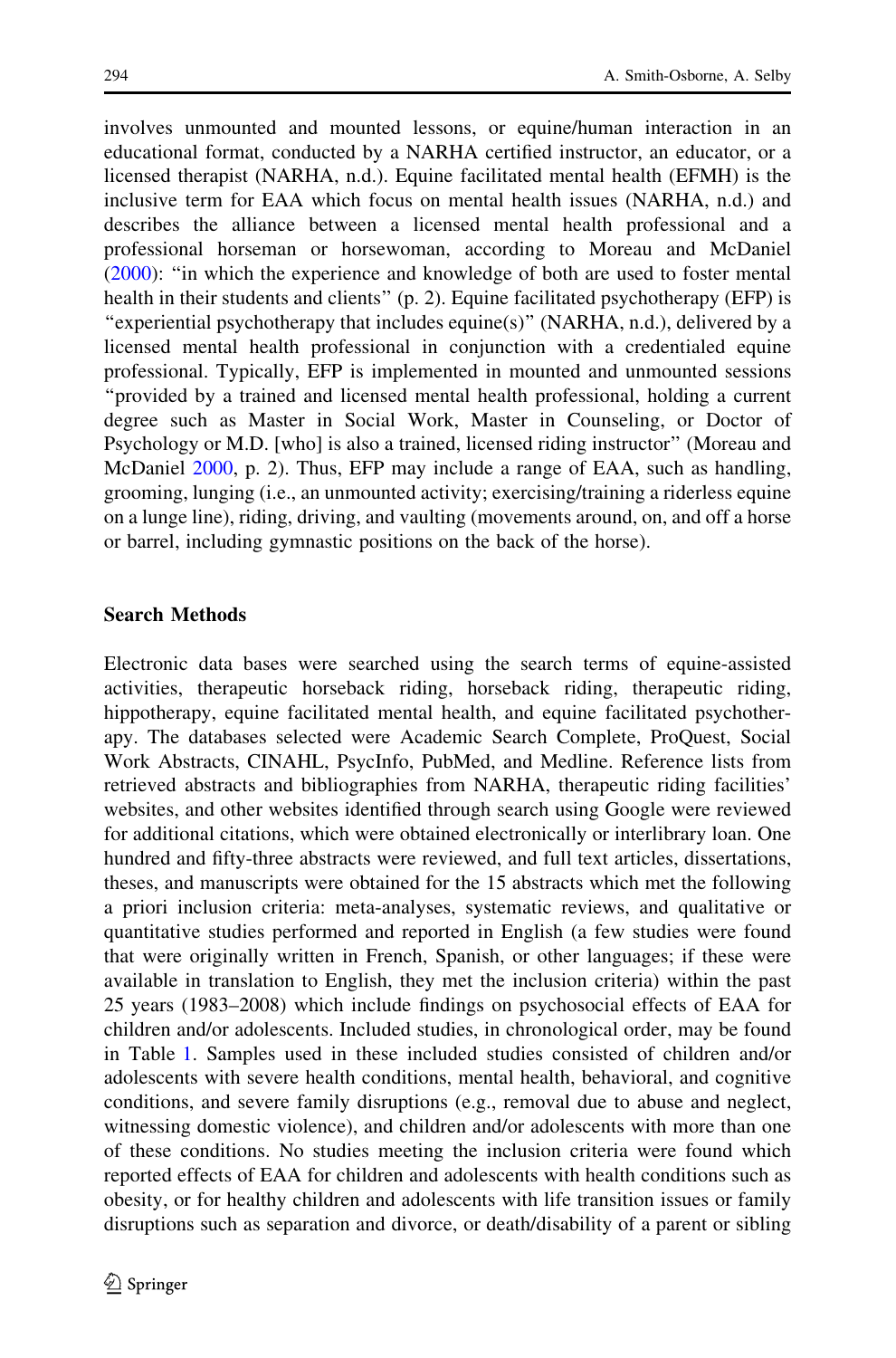<span id="page-4-0"></span>

|                                  |                                            | Table 1 Summary of EAA studies showing qualitative or statistically significant quantitative psychosocial findings     |                          |                                                                                 |                                                                                                                              |                                                                                                    |
|----------------------------------|--------------------------------------------|------------------------------------------------------------------------------------------------------------------------|--------------------------|---------------------------------------------------------------------------------|------------------------------------------------------------------------------------------------------------------------------|----------------------------------------------------------------------------------------------------|
| (pub. yr.)<br>Author             | Research aim                               | Sample                                                                                                                 | Independent<br>variables | Dependent variable                                                              | Psychosocial measures                                                                                                        | Psychosocial findings                                                                              |
| Dismuke<br>(1984)                | hippotherapy<br>Effect of                  | $N = 30$ children ages 6-10, Hippotherapy<br>physical diagnosis (dx)<br>language and learning<br>disabilities and mild |                          | Self-esteem                                                                     | Piers Harris Self-Concept Scale 1 Self-esteem                                                                                |                                                                                                    |
| Fox et al.<br>(1984)             | therapeutic<br>Effect of<br>riding         | $N = 19$ children ages 7-14, THR<br>mixed disabilities                                                                 |                          | accuracy of test<br>Measurement<br>device                                       | None for psychosocial                                                                                                        | confidence, social skills<br>Qualitative: self-                                                    |
| (1988)<br>Bertoti                | Effect of<br>therapeutic<br>riding         | $N = 11$ children ages $2-9$<br>with cerebral palsy                                                                    | THR                      | Muscle symmetry                                                                 | None for psychosocial                                                                                                        | Qualitative: $\downarrow$ fear of<br>movement                                                      |
| Cawley et al.<br>(1994)          | therapeutic<br>Effect of<br>riding         | in special education (ed)<br>$N = 29$ youth ages $11-17$                                                               | THR                      | Self-concept                                                                    | Piers Harris Self-Concept Scale 1 Behavior cluster score                                                                     |                                                                                                    |
| et al.<br>(1995a, b)<br>Mackimon | therapeutic<br>Effect of<br>riding         | $N = 19$ children with<br>cerebral palsy                                                                               | THR                      | Self-confidence,<br>social skills                                               | Vineland, Harter Self-<br>Perception Scale                                                                                   | confidence, social skills,<br>↑ aggression, no stat.<br>significant benefits<br>Qualitative: self- |
| Greenwald<br>(2001)              | therapeutic<br>Effect of<br>riding         | for emotional disturbance<br>residential treatment (tx)<br>$N = 81$ male children in                                   | THR/EAA                  | esteem, depression,<br>Scale scores on self-<br>anxiety, ext.<br>behaviors      | Achenbach CBCL, Rosenberg<br>Self-Esteem, Youth-Equine<br>Bonding Scale                                                      | No stat. significant decrease<br>anxiety symptoms (sx)<br>in DVs of depression/                    |
| and Cappo<br>MacDonald<br>(2003) | Effect of equine<br>activities<br>assisted | $N = 7$ at-risk youth                                                                                                  | THR/EAA                  | esteem, aggression,<br>Scale scores on self-<br>competence, locus<br>of control | Harter Perceived Competence<br>Questiomaire, Self-Esteem<br>Scale, Strickland Locus of<br>Control Scale, Aggression<br>Index | <b>1</b> Self-esteem and internal<br>locus of control                                              |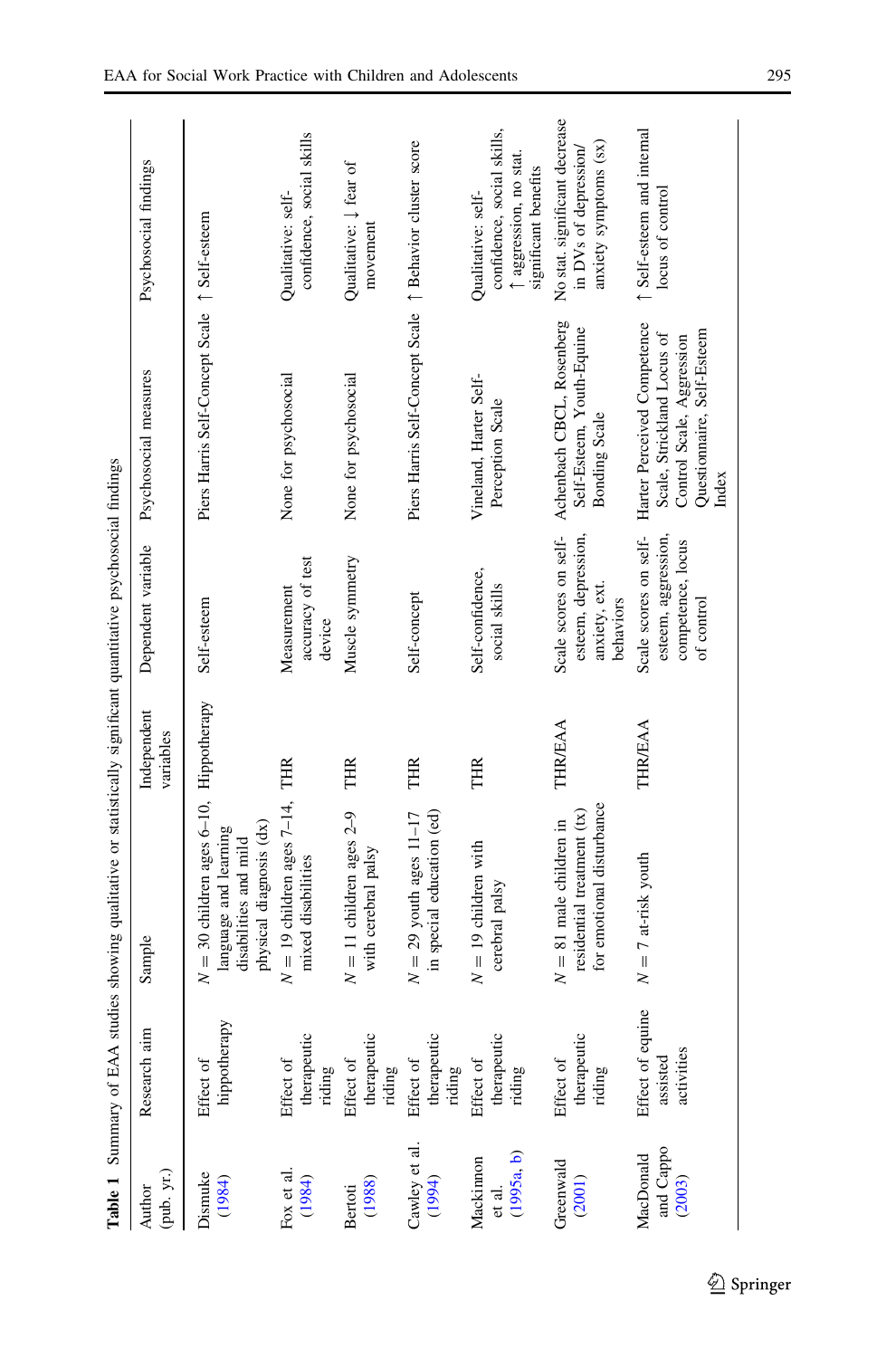| Table 1 continued           |                                    |                                                                                                                            |                          |                                                                                             |                                                                                                                                          |                                                                                                |
|-----------------------------|------------------------------------|----------------------------------------------------------------------------------------------------------------------------|--------------------------|---------------------------------------------------------------------------------------------|------------------------------------------------------------------------------------------------------------------------------------------|------------------------------------------------------------------------------------------------|
| (pub. yr.)<br>Author        | Research aim                       | Sample                                                                                                                     | Independent<br>variables | Dependent variable                                                                          | Psychosocial measures                                                                                                                    | Psychosocial findings                                                                          |
| et al.<br>(2004)<br>Kaiser  | therapeutic<br>riding<br>Effect of | children ages 7-17 with<br>$N = 16$ able-bodied<br>no diagnoses                                                            | Brief THR                | quality of life, self-<br>Scale scores on<br>anger, mood,<br>perception                     | of Life, Self Perception<br>of Anger, Peds Quality<br>Profile for Children<br>Children's Inventory                                       | frustration subscale<br>Anger, except for                                                      |
| et al.<br>(2004)<br>Roberts | Effect of EFP                      | N not given; children ages<br>6-16 with ADHD and<br>other mixed dx, some<br>special education                              | EFP                      | Observed therapeutic<br>benefits                                                            | None                                                                                                                                     | behavioral congruence,<br>Qualitative: [verbal/<br>behavioral control                          |
| Hayden<br>(2005)            | Effect of EFP                      | $N = 10$ at risk adolescents<br>$(ages 11-18)$                                                                             | EFP                      | Perceived therapeutic<br>experiences                                                        | None                                                                                                                                     | Qualitative: perceived<br>improvement in tx<br>effectiveness                                   |
| (2006)<br>Frame             | Effect of EFP                      | $N = 15$ EFP clinicians<br>serving adolescents                                                                             | EFP                      | Perceived therapeutic None<br>benefits                                                      |                                                                                                                                          | Qualitative: $\downarrow$ depression,<br>anxiety sx.                                           |
| et al.<br>(2006)<br>Kaiser  | therapeutic<br>riding<br>Effect of | $N = 17$ at risk (ages 8-13)/<br>children/adolescents and<br>serviced (ages 10-18)<br>$N = 14$ special ed<br>their parents | <b>THR</b>               | Scale scores on<br>anger, mood,<br>coordination<br>perceptions,                             | Anxiety/Curiosity Inventory,<br>Scale, Connors Parent Scale<br>Comors-Wells Self Report<br>of Anger, State-Trait<br>Childrens' Inventory | Anger, $\downarrow$ externalizing sx<br>for males in special<br>education and their<br>parents |
| et al.<br>(2007)<br>Ewing   | Effect of EFP                      | externalizing behavior,<br>$N = 28$ youths (ages<br>10-13) with severe<br>low IQ, learning<br>disabilities                 | EFP                      | Scale scores on self-<br>esteem, empathy,<br>locus of control,<br>depression,<br>loneliness | Inventory, Child. Loneliness<br>Strickland Locus of Control<br>Profile, Child. Depression<br>Scale, Self-Perception<br>Questionnaire     | Qualitative: $\downarrow$ externalizing<br>sx; no stat. significant<br>psychosocial benefits   |
| (2007)<br>Karol             | Effect of EFP                      | adolescents, adults with<br>N not given; children,<br>psychotherapy<br>mixed dx, in                                        | EFP                      | Engagement in<br>therapy                                                                    | None                                                                                                                                     | Qualitative: 1 therapeutic/<br>verbal engagement &<br>reflectivity                             |

 $2$  Springer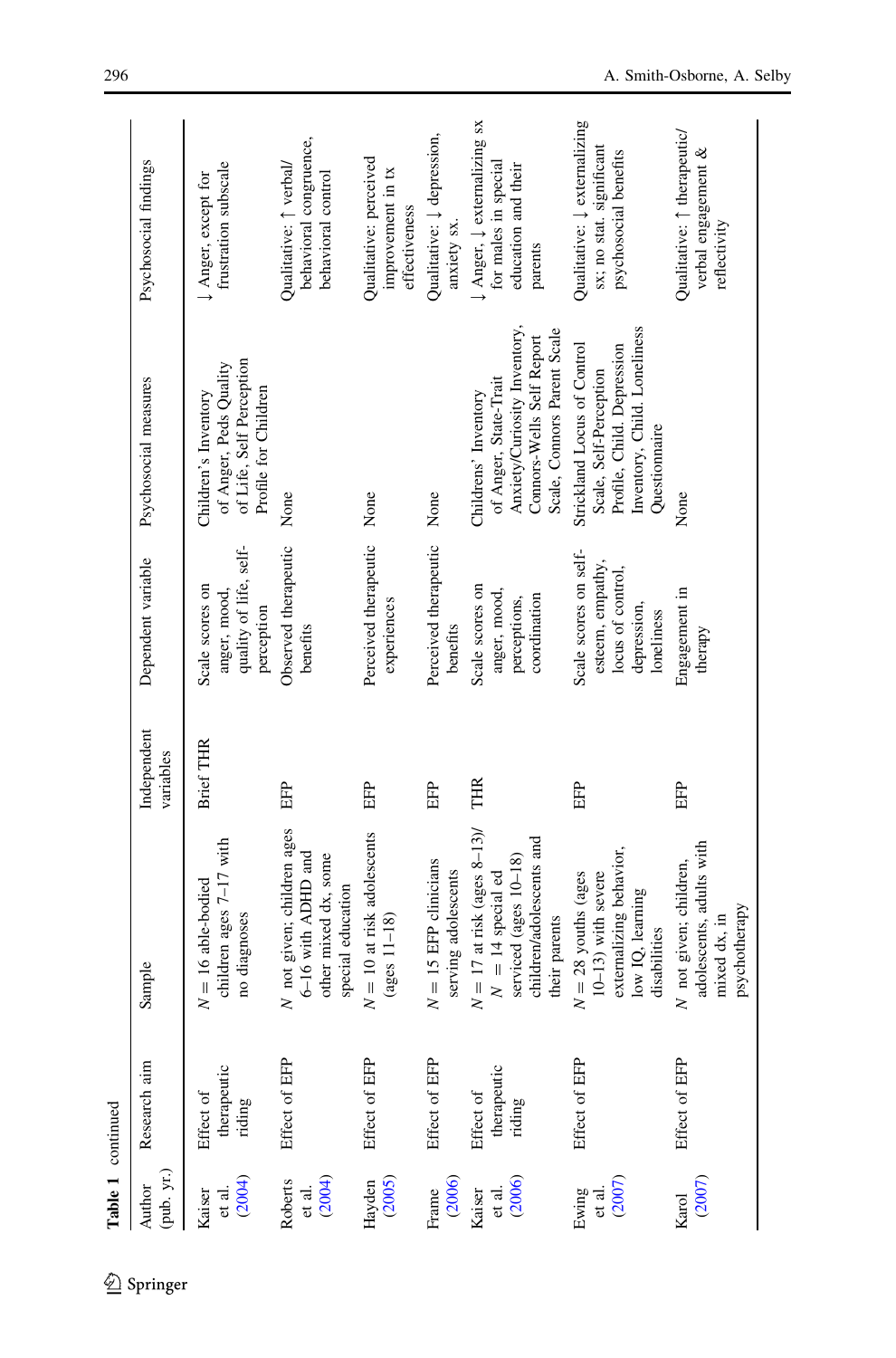| Table 1 continued           |                                                                              |                                                                                                                    |                          |                                                                                                                                                   |                                          |                                                                                                                                 |
|-----------------------------|------------------------------------------------------------------------------|--------------------------------------------------------------------------------------------------------------------|--------------------------|---------------------------------------------------------------------------------------------------------------------------------------------------|------------------------------------------|---------------------------------------------------------------------------------------------------------------------------------|
| (pub. yr.)                  | Author Research aim                                                          | Sample                                                                                                             | Independent<br>variables |                                                                                                                                                   | Dependent variable Psychosocial measures | Psychosocial findings                                                                                                           |
| Schultz<br>et al.<br>(2007) | Effect of EFP                                                                | 4–16, mixed dx, incl.<br>$N = 63$ children, ages<br>children with abuse/<br>neglect, referred for<br>psychotherapy | EFP                      | DSM IV GAF scores DSM IV GAF scores                                                                                                               |                                          | Psychosocial benefits: 1<br>younger clients and<br>clients who had been<br>GAF, especially for<br>sexually/physically<br>abused |
| (2007)<br>Snider<br>et al.  | review: effect of<br>horseback riding<br>recreational<br>Systematic<br>(non- | $N = 9$ studies of children<br>ages 4-12 with cerebral<br>palsy                                                    | Hippotherapy<br>and THR  | Scale scores Pediatric None found<br>Disability Index,<br>Evaluation of<br>Measure, any<br>Gross Motor<br>participation<br>Functional<br>outcomes |                                          | measured participation<br>No studies found which                                                                                |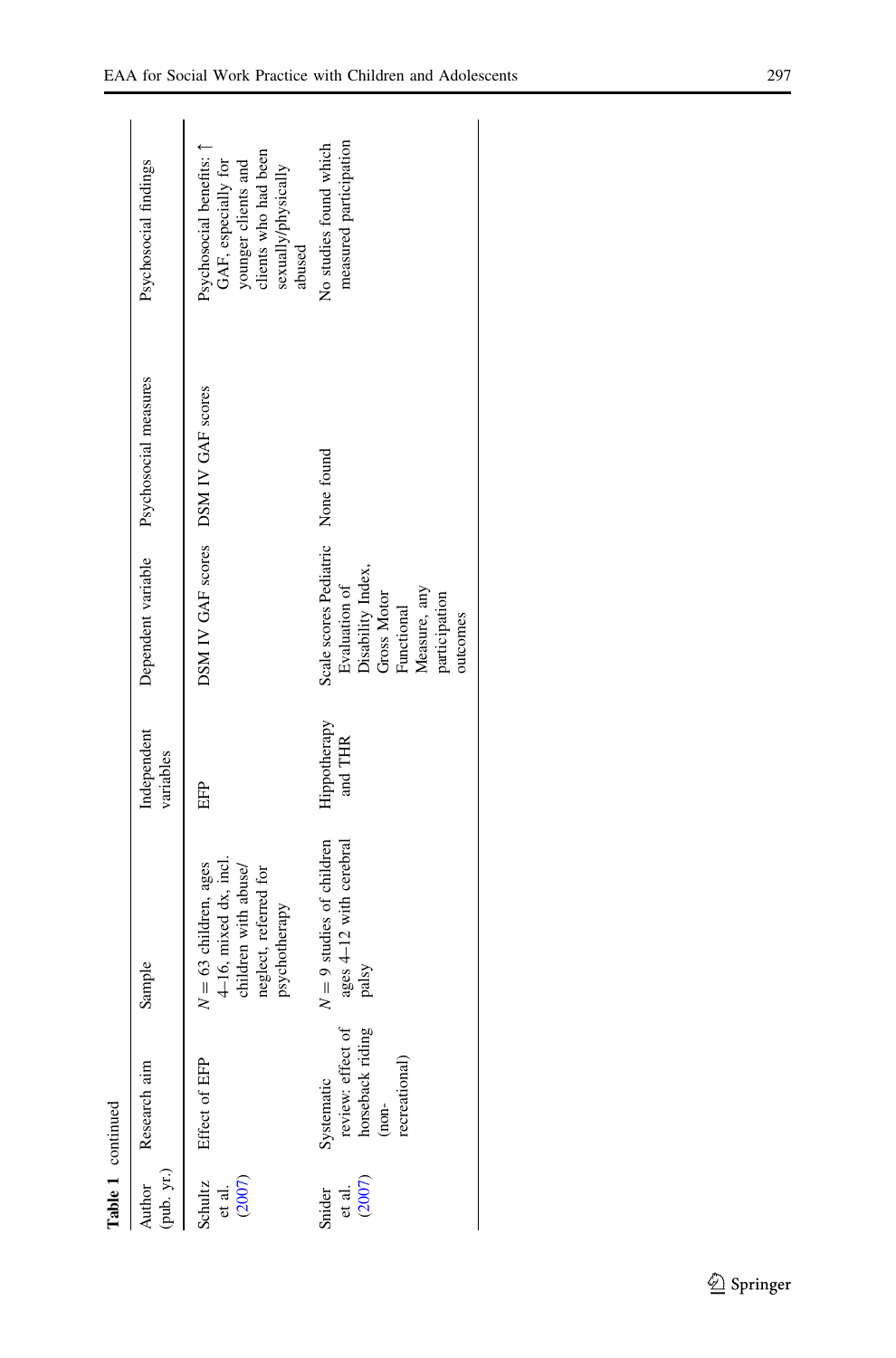within an intact family. Therefore, findings have been organized within the three domains of health challenges, mental challenges (inclusive of behavioral and cognitive issues, consistent with the DSM-IV-TR diagnostic system), and family challenges, with consideration of cross-domain applications included in the "[Discussion](#page-11-0)" section.

## Children and Adolescents with Health Challenges

Physical benefits of EAA for children with health challenges and physical disabilities in general have been well documented in the literature (All et al. [1999;](#page-13-0) Biery and Kauffman [1989;](#page-14-0) Fox et al. [1984](#page-14-0); Griffith [1992](#page-14-0); Hedrickson [1971;](#page-14-0) MacKay-Lyons et al. [1988](#page-15-0); Potter [1994](#page-15-0)), and particularly for those with cerebral palsy (Benda et al. [2003](#page-13-0); Bertoti [1988;](#page-14-0) Cherng et al. [2004](#page-14-0); Engsburg and Shurtleff [2008;](#page-14-0) Haskin et al. [1982](#page-14-0); Hinkley [1999](#page-14-0); Mason [1989](#page-15-0); Snider et al. [2007\)](#page-15-0). Improvements reported after hippotherapy with this population include those in gross motor function, muscle symmetry, balance, and sensory integration. Bertoti's study ([1988\)](#page-14-0) of therapeutic riding with young children with cerebral palsy reported qualitative psychosocial findings of decreased fear of movement. One wellcontrolled study of therapeutic riding with children with cerebral palsy by Mackinnon et al. ([1995b\)](#page-15-0) did not find statistically significant physical or psychosocial benefits (psychosocial outcomes were measured using the Vineland socialization subscale and the Harter Self-Perception Scale), but found qualitative reports of such psychosocial outcomes as improved self-confidence, cooperation, and tolerance for novelty among participants with mild cerebral palsy. One qualitative finding of increased aggression was also reported for this sub-group, and was reported to increase concomitantly with self-confidence, leading the investigator to suggest that the increase in self-confidence may have facilitated aggressive acting out among children who continued to experience deficits in impulse- and language-mediated means of affective expression. An earlier study of therapeutic riding (Fox et al. [1984\)](#page-14-0) reported similar qualitative reports of psychosocial outcomes of improved self-confidence and increased social interaction for children and adolescents across diagnostic categories, including cerebral palsy, spina bifida, and sensory impairments. Dismuke's ([1984\)](#page-14-0) study of hippotherapy with young school-aged children with language, motor, and sensory integration disorders reported increased self-esteem in the experimental group, as measured by the Piers Harris Self-Concept Scale. These findings are consistent with literature suggesting that increased self-esteem may be associated with increased opportunities for mastery and successful development of new skills, such as horseback riding. Such opportunities tend to be scarce for children with multiple disabilities.

## Children and Adolescents with Mental Challenges

As discussed in the '['Introduction'](#page-0-0)' section, the literature has been largely descriptive or anecdotal and is still relatively sparse in empirical studies (qualitative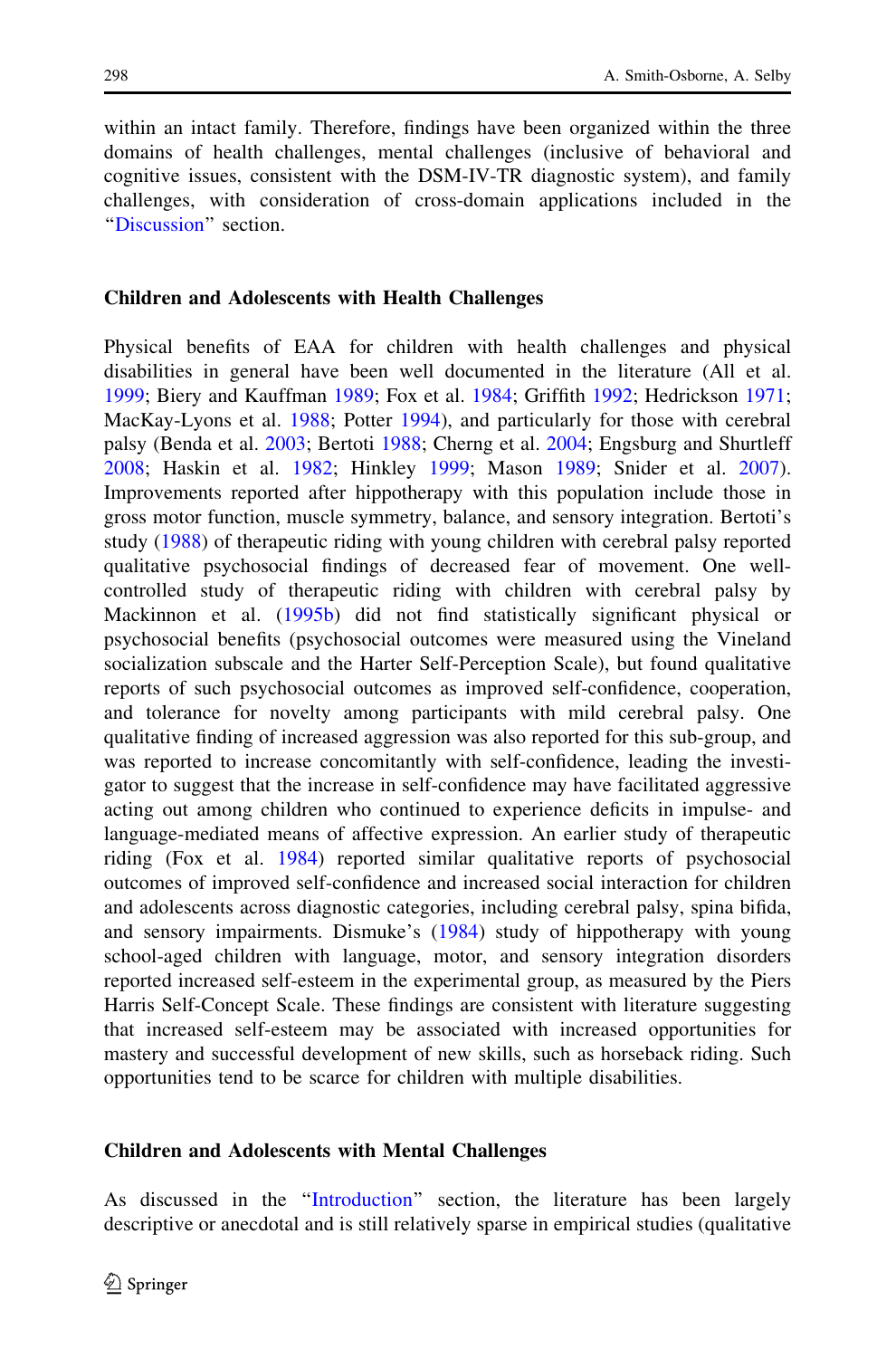or quantitative) showing the psychosocial benefits of the horse–human relationship. Yet it is becoming increasingly apparent that EAA may be beneficial psychosocially as well as physically not only for those manifesting developmental or physical disabilities, but also for those with other types of conditions.

## Involving Animals as Adjuncts to Psychotherapy: Rationales from the Literature

Bonding or interacting with companion animals has been shown to be a useful treatment tool or adjunct for people experiencing distress associated with loss, alienation, trauma and other forms of disequilibrium (Carlson [1983;](#page-14-0) Christian [2005;](#page-14-0) Eggiman [2006](#page-14-0); Ewing et al. [2007;](#page-14-0) Fine [2000;](#page-14-0) Frame [2006;](#page-14-0) Gilligan [1999;](#page-14-0) Greenwald [2001](#page-14-0); Hayden [2005](#page-14-0); Karol [2007](#page-14-0); Kruger et al. [2004](#page-15-0); Reichert [1998;](#page-15-0) Roberts et al. [2004;](#page-15-0) Russell-Martin [2006](#page-15-0); Rothe et al. [2005](#page-15-0); Schultz et al. [2007;](#page-15-0) Vidrine et al. [2002](#page-15-0); Yorke [1997\)](#page-16-0). A recent meta-analysis of research on animalassisted therapy (Souter and Miller [2007\)](#page-15-0) found that it was associated with decreased depressive symptoms across five studies. The bulk of this research has been completed with children and adolescents.

Animals, including equines, can be direct and honest in exchanges whereas humans may confuse and change the rules of social interactions through verbal communication (Russell-Martin [2006\)](#page-15-0). Treatment which concentrates on the social dynamics of in vivo animal behavior has been found to help individuals recognize and solve their own parallel issues in relationships (Russell-Martin). An animal can communicate effectively and nonverbally the message that ''It might not be as bad as it must seem'' (Fine [2000](#page-14-0)), which helps to put situations into a different perspective.

The involvement of the smaller companion animals in mental health treatment offers advantages of easy access, portability, and suitability to the office space and context when compared to equines, and hence has been more prevalent in clinical practice and research. The literature pertaining to EAA in the recreational and clinical domains identifies other advantages of involving equines when working with persons receiving services from mental health delivery systems, such as exposure to a novel milieu, a unique opportunity to develop mastery and cooperation, and a low-verbal demand interactive relationship (Bizub et al. [2003](#page-14-0)).

## Involving Equines as Adjuncts to Psychotherapy: Rationales from the Literature

Qualitative studies have demonstrated the psychosocial effectiveness of therapeutic riding for adults with psychiatric disability (Bizub et al. [2003](#page-14-0)) and adults with trauma-induced physical disability associated with post-traumatic psychological symptoms (Yorke [1997](#page-16-0)). In response to these effects of therapeutic riding in the mental health domain, EFP has been developed as an innovative psychotherapy, and has been gathering attention in the therapeutic community, and inquiry into the effectiveness of this mode of therapy is being undertaken. The literature now includes detailed clinical descriptions of group (Vidrine et al. [2002\)](#page-15-0) and individual (Karol [2007;](#page-14-0) Rothe et al. [2005;](#page-15-0) Schultz et al. [2007\)](#page-15-0) EFP practice applications to child and adolescent populations. However, because EFP is just emerging as a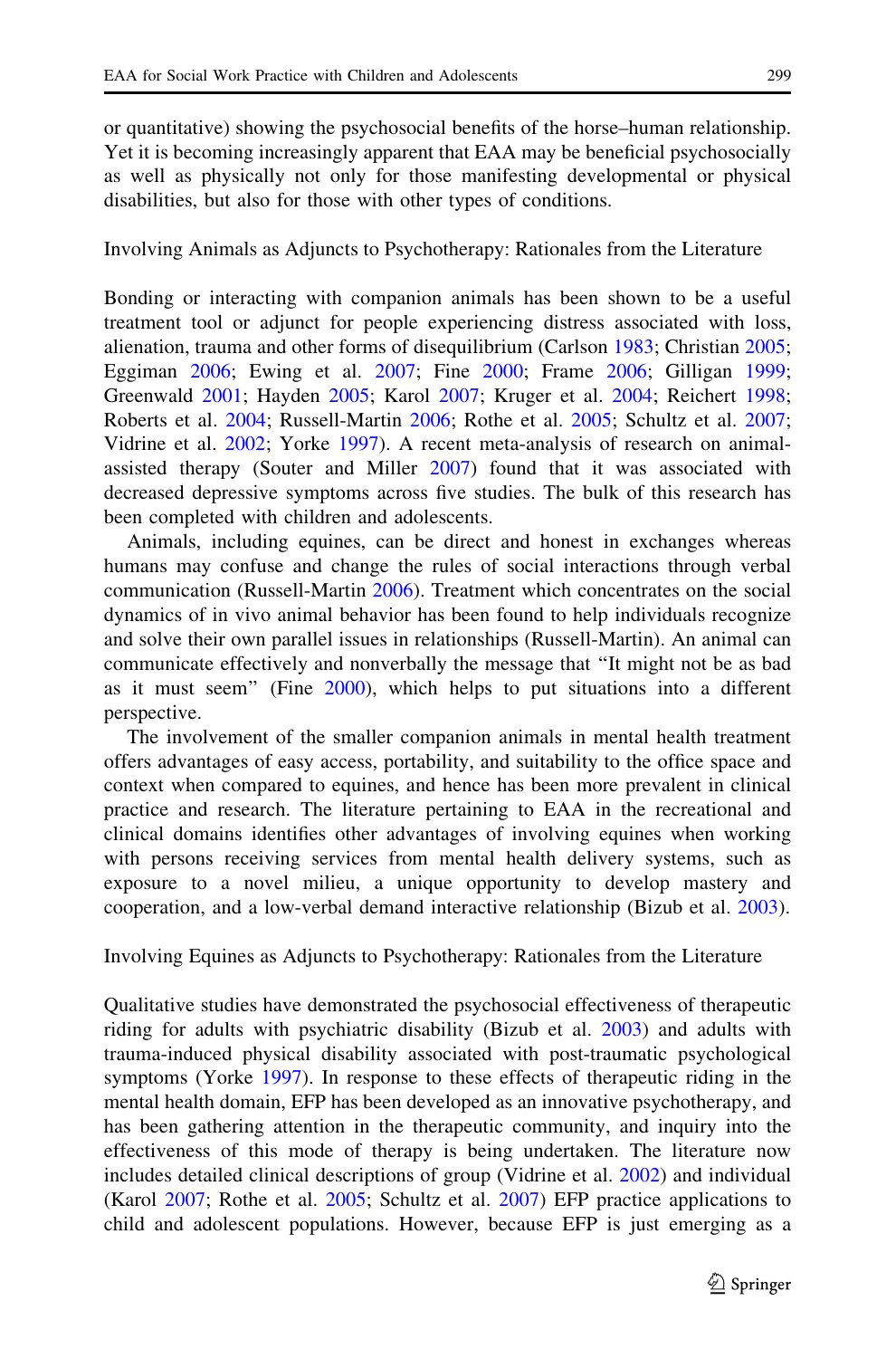viable adjunct to traditional psychotherapeutic techniques, the theoretical foundations of why and how it works are still in the early stages of formulation (Roberts et al. [2004](#page-15-0)). Some of the attributes that horses and other equines have been found to bring to the therapeutic environment are those of cooperation, patience, willingness, receptiveness, and, after millennia of domestication, an orientation toward people similar to that of companion animals (Ewing et al. [2007;](#page-14-0) Hayden [2005;](#page-14-0) Karol [2007;](#page-14-0) McDaniel [1998;](#page-15-0) Vidrine et al. [2002](#page-15-0)). The equine's demands in interactions with humans are relatively simple and uncomplicated (Fine [2000\)](#page-14-0). Horse–human interactions differ from the typical companion animal–human interaction in that horses are not predatory by nature as are dogs and cats, but are rather prey animals themselves. Consequently, by their nature, they offer unique opportunities in the therapeutic process which might not otherwise be available. Because horses are prey animals, their survival depends on their extreme sensitivity to the environment. They are essentially living biofeedback mechanisms with the ability to mirror or respond to the behavior, emotions, and internal states of those around them, rather than verbal content or paucity which may be incongruent with behavior or emotions (McDaniel [1998\)](#page-15-0).

## Psychosocial Outcomes

## Communication

Thus, in one recent study, Roberts et al. [\(2004](#page-15-0)) found a psychosocial benefit of increased congruence between their words and actions among their child clients participating in EFP. Karol's descriptive report ([2007\)](#page-14-0) of EFP with children, adolescents, and adults with a variety of mental health diagnoses in a private practice setting reported improvement in engagement in therapy, reflectivity, and verbal engagement.

# Level of Symptoms

Schultz et al. ([2007\)](#page-15-0) found significantly improved scores in the DSM-IV Global Assessment of Functioning (GAF) for children with a range of diagnoses (including mood disorders, Attention Deficit Disorder, and Posttraumatic Stress Disorder) who received EFP, with a significant association between longer period of participation and percentage of improvement in scores; younger children showed the greatest improvement. This study also analyzed data for children who had experienced abuse and neglect, and these data will be discussed in the following section. As in the study of Mackinnon et al., a recent study of EFP for young adolescents with severe externalizing behavior disorders and learning disabilities (Ewing et al. [2007](#page-14-0)) showed positive qualitative results in decreasing externalizing behaviors, but did not find significant changes in any of the psychosocial outcomes measured. One qualitative study from the gray literature found reductions in depressive and anxiety symptoms among adolescents receiving EFP (Frame [2006\)](#page-14-0). In contrast, Greenwald's [\(2001](#page-14-0)) dissertation study of therapeutic riding found no improved psychosocial outcomes of anxiety and depression for a sample of institutionalized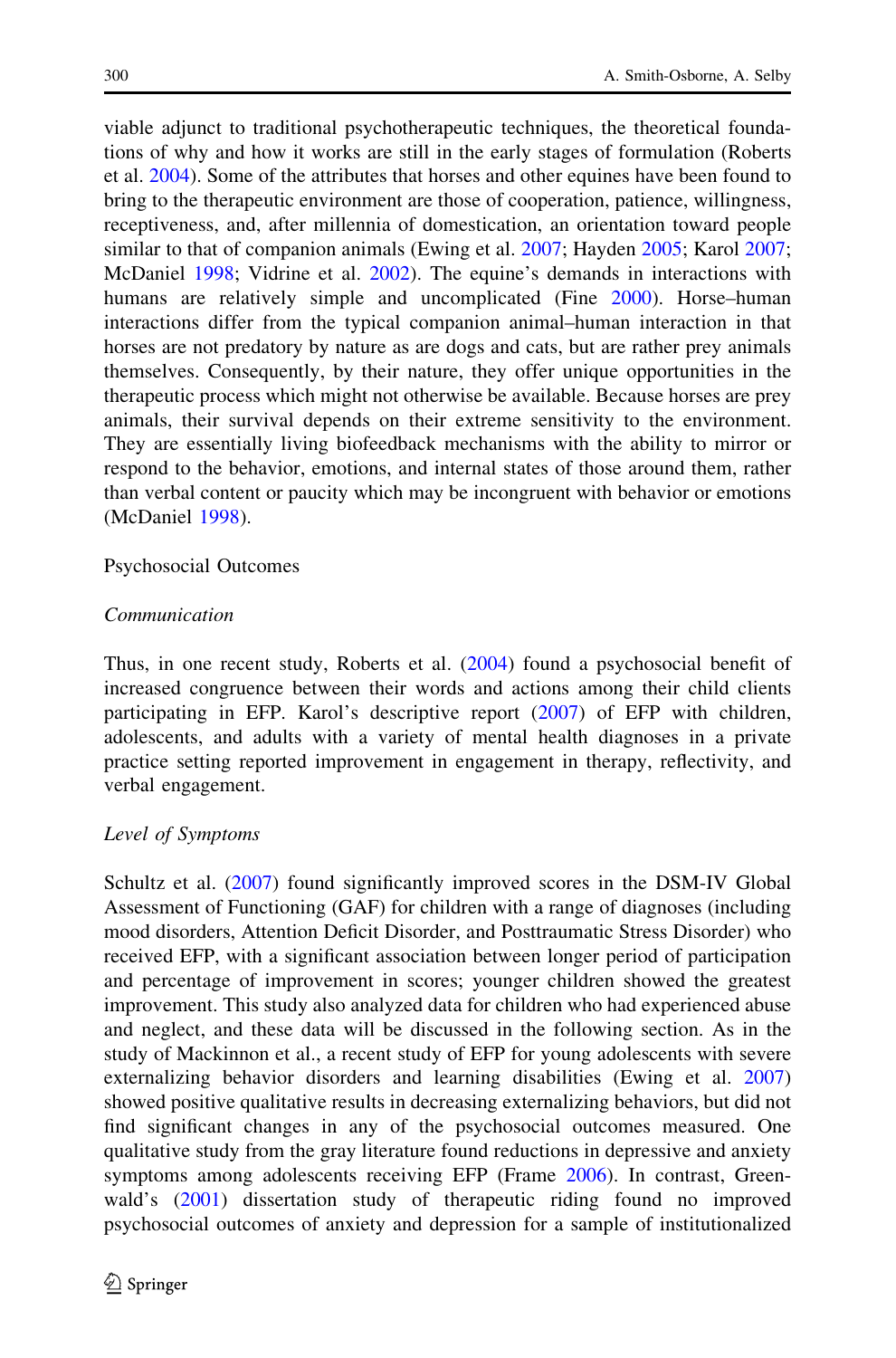boys with emotional disturbance. The investigator suggested lack of significant findings may have been due to methodological limitations or that this type of EAA may be unlikely to benefit this population with severe range mental health symptoms.

## Self-Concept/Self-Esteem

Cawley et al. [\(1994](#page-14-0)) found improved self-concept as a psychosocial outcome in their study of therapeutic riding with adolescents with learning disabilities and cognitive difficulties requiring special education. Kaiser et al. [\(2004](#page-14-0)) found that children participating in as little as a week long program of therapeutic riding showed lower scores on anger and higher scores on quality of life and self-esteem measures. Hayden's qualitative dissertation study [\(2005](#page-14-0)) found perceived improvement in treatment effectiveness, as observed in coping and communication skills, behavior, and perceived self-efficacy, for adolescents involved in EFP.

## Children with Family Challenges

Some characteristics of animal-assisted and equine-facilitated therapy have more recently caught the attention of professionals who work with children who have experienced abuse and neglect, and who have been served by the child welfare service delivery system (Schultz et al. [2007\)](#page-15-0). For example, EFP practitioners have observed that, as herd prey animals, horses are social animals which depend on reciprocal communication and behaviors to guard their space from attack from predators as well as to find food (Frame [2006](#page-14-0)). Thus, they have the capacity to teach social and relational skills since they depend on these for survival. The dynamic interchange which occurs between clients and horses offers a dimension to clinical work which is not possible within the traditional confines of the office setting. Clients who do not understand boundaries and move too close to the horse discover that the horse will take care to protect its space (Carlson [1983](#page-14-0); Frame [2006\)](#page-14-0). Therapeutic horseback riding facilities are receiving referrals from child welfare agencies to provide services to children in non-therapeutic foster care who are not diagnosed with a psychiatric or physical condition (R. Kinsel, personal communication, August, 2007). Thus, this distinct population may need to receive more attention in the literature in this area.

In their study of children referred for psychotherapy, Schultz et al. ([2007\)](#page-15-0) had hypothesized that those children who had experienced abuse and/or neglect would show greater improvement in General Adaptive Function (GAF) scores after participating in EFP. Their hypothesis was based on the possibility that these children may be troubled by issues relating to attachment, personal boundaries, and verbal-behavioral congruence, issues with which equines may be well-suited to be involved due to their innate species traits. Their study findings did support this hypothesis. This study was the only empirical literature found in this search which completed a separate analysis of the psychosocial effects of EAA for this population of children.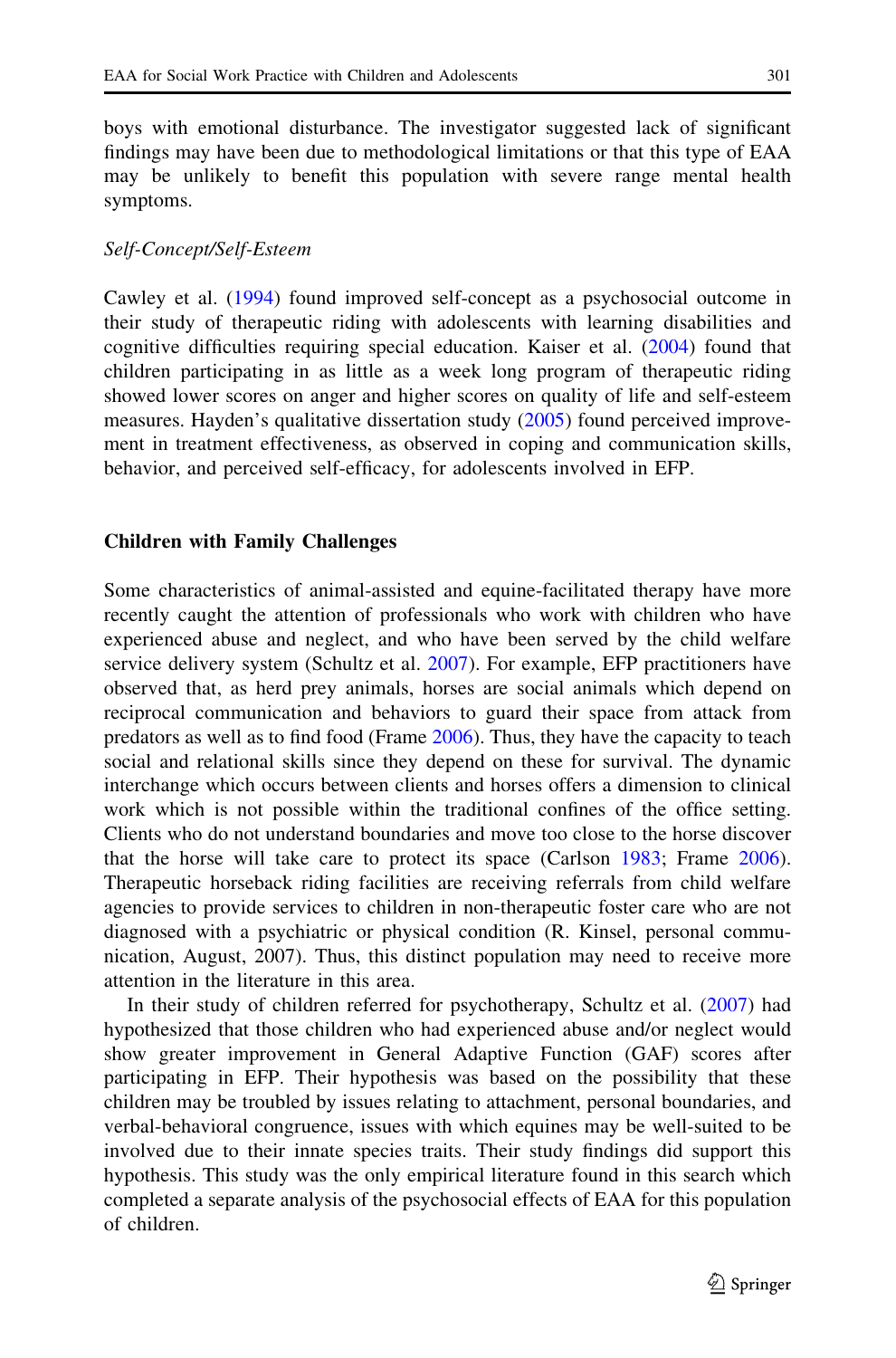# <span id="page-11-0"></span>**Discussion**

Most of the literature on EAA has focused on physical outcomes for children and adolescents with physical handicaps, although there is a literature on equinefacilitated psychotherapy for adults (Selby [2009](#page-15-0)). A previous review of this literature (Mackinnon et al. [1995a](#page-15-0), [b\)](#page-15-0) found two empirical studies which examined the psychosocial effects of EAA on children and adolescents. The current review updated and expanded that earlier review by including the gray literature and qualitative psychosocial findings of studies focused on physical effects. This updated review found four reports of psychosocial effects for children with health challenges, nine reports of effects for children with mental challenges, and one report of effects for children with family challenges. Consistent with the earlier review, this review found that research quality is mixed due to small sample sizes, low quality designs in the quantitative studies (e.g., lack of control groups), samples with mixed diagnoses and ranges of severity, and varying intervention dosages. Research in the field does appear to have improved in standardization and specificity of definitions of intervention types and dosage ranges. Findings continue to be mixed in this population, with qualitative studies and four well-controlled quantitative studies (Cawley et al. [1994;](#page-14-0) Dismuke [1984](#page-14-0); Roberts et al. [2004;](#page-15-0) Schultz et al. [2007\)](#page-15-0) showing psychosocial benefits in several domains and the remaining studies showing no effect. This field of research has developed beyond anecdotal and descriptive accounts to begin to include more mixed method and qualitative studies, as well as well-controlled quantitative studies, investigating psychosocial outcomes of EAA for children and adolescents. With reference to populations studied, the field of research has grown to include populations with mental health diagnoses and symptoms, learning disabilities, and experiences of abuse and neglect.

# Implications for Social Work Practice and Research

The literature suggests possible benefits of expanded social work practice utilizing the range of EAA in working with child and adolescent clients. Psychosocial benefits were identified for children with health challenges, cognitive and psychiatric challenges, and family challenges. The development of standards for delivery of EAA and definitions of types of EAA have progressed to the point where social work practitioners can locate and refer to, or work collaboratively with, certified EAA facilities and practitioners, in addition to providing the EAA themselves if they are jointly certified/licensed in the social work and EAA fields, as was the predominant model in the past. The first author of this review has routinely referred child and adolescent clients from both her urban and rural clinical practice for both leisure horseback riding lessons [due to the observed rehabilitative effects of recreation and community participation as discussed by Snider et al. ([2007\)](#page-15-0), Gilligan ([1999\)](#page-14-0), and Rudnick  $(2005)$  $(2005)$ ] and for therapeutic horseback riding. These clients have included those with early onset mental disorders, reactive attachment disorders, learning disabilities with sensory integration and proprioceptive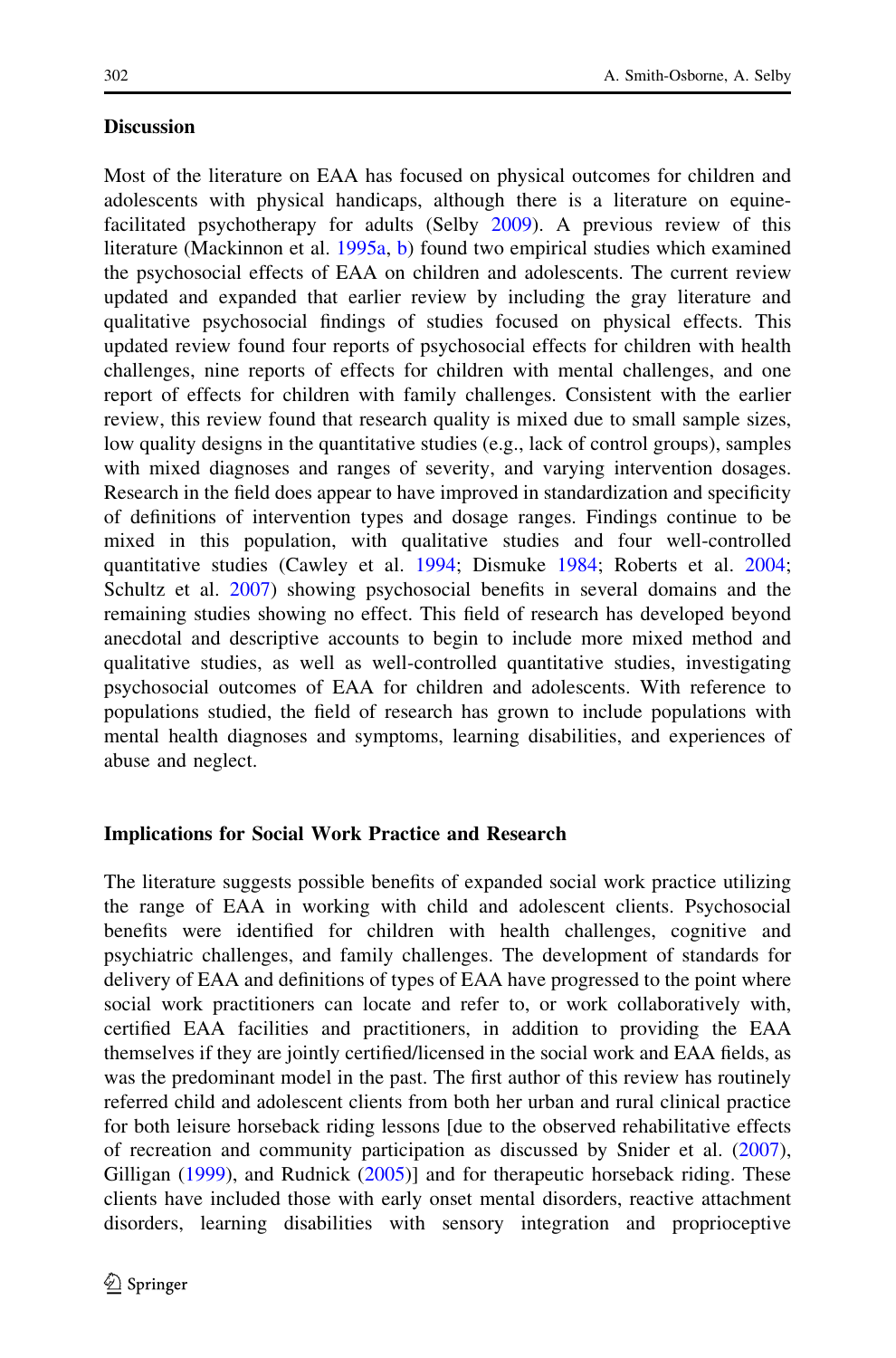impairments, ADHD, and developmental delays (including PDD spectrum disorders). This clinical experience has generally supported the psychosocial benefits found in the literature. Parents of these clients have identified additional advantages of EAA. They see EAA as offering their child opportunities to meet other children with common interests and challenges, as making interactions with animals possible in a controlled and safe way that would not be possible in their own homes, and as exposing their child to an activity that combines the benefits of a leisure activity, a sport, and a chance to care for another living being in a therapeutic and developmentally appropriate environment. Current evidence-based options for social work practice using EAA, including referral criteria, are shown in Table 2.

This review suggests a continued need for continued intervention research into the psychosocial effects of EAA for children and adolescents, with attention to increased rigor in study design to investigate comparative psychosocial effects of

| EAA                               | Referral criteria                                                                                                                                                                                                                                                                                                                                                  | Role of social worker                                                                                                                                                                                                                                                                                                                        |
|-----------------------------------|--------------------------------------------------------------------------------------------------------------------------------------------------------------------------------------------------------------------------------------------------------------------------------------------------------------------------------------------------------------------|----------------------------------------------------------------------------------------------------------------------------------------------------------------------------------------------------------------------------------------------------------------------------------------------------------------------------------------------|
| Recreational<br>riding<br>lessons | Young children (5–8 years old) with mild-<br>moderate social skills deficits, provisional<br>or r/o ADHD, low level special education<br>services, mild sensory integration issues,<br>early stage bullying or anger issues, mild<br>motor coordination delays/deficits (e.g.,<br>cannot ride bike independently w/o<br>training wheels by 5 years old)            | Early childhood educator (ed)/head start/<br>school social worker (sw) or prevention/<br>child find coordinator or private<br>practitioner or community advocate refers<br>parent                                                                                                                                                            |
| THR                               | Children with moderate–severe social skills<br>deficits, ADHD, low-moderate level<br>special education services, receiving<br>occupational therapy services for sensory<br>integration or motor issues, externalizing<br>behavior disorders, motor coordination<br>disorder, cerebral palsy, mixed language/<br>learning disabilities, other motor<br>disabilities | Sw psychotherapist/private practitioner/<br>school social worker refers parent and<br>includes as complementary therapy in<br>IEP/intervention plan; licensed sw refers<br>and provides psychotherapy at riding<br>facility concurrently with NARHA<br>teacher; NARHA certified licensed sw<br>provides THR and psychotherapy<br>conjointly  |
|                                   | Hippotherapy Children with comorbid language/learning<br>disabilities and mild physical<br>impairments, cerebral palsy, receiving<br>occupational and/or physical therapy,<br>severe motor coordination disorder.<br>moderate-severe level special education<br>services                                                                                           | Sw psychotherapist/private practitioner/<br>school sw refers and includes as<br>complementary therapy in IEP/<br>intervention plan; licensed sw refers and<br>provides psychotherapy at riding facility<br>concurrently with NARHA certified OT/<br>PT; NARHA certified, licensed sw<br>provides EAA and psychotherapy with<br>OT/PT consult |
| EFP                               | Younger children with mixed dx, younger<br>clients who have been sexually/physically<br>abused, male youths with moderate-<br>severe special education services, youths<br>with anger issues, youths with mild-<br>moderate externalizing behavior disorders                                                                                                       | Sw psychotherapist/private practitioner/<br>school sw refers and includes as<br>complementary therapy in IEP/<br>intervention plan; licensed sw refers and<br>provides psychotherapy at riding facility<br>concurrently with complementary<br>licensed EFP provider; licensed sw/EFP<br>provider provides EFP                                |

Table 2 Evidence-based options for social work practice using EAA with children and adolescents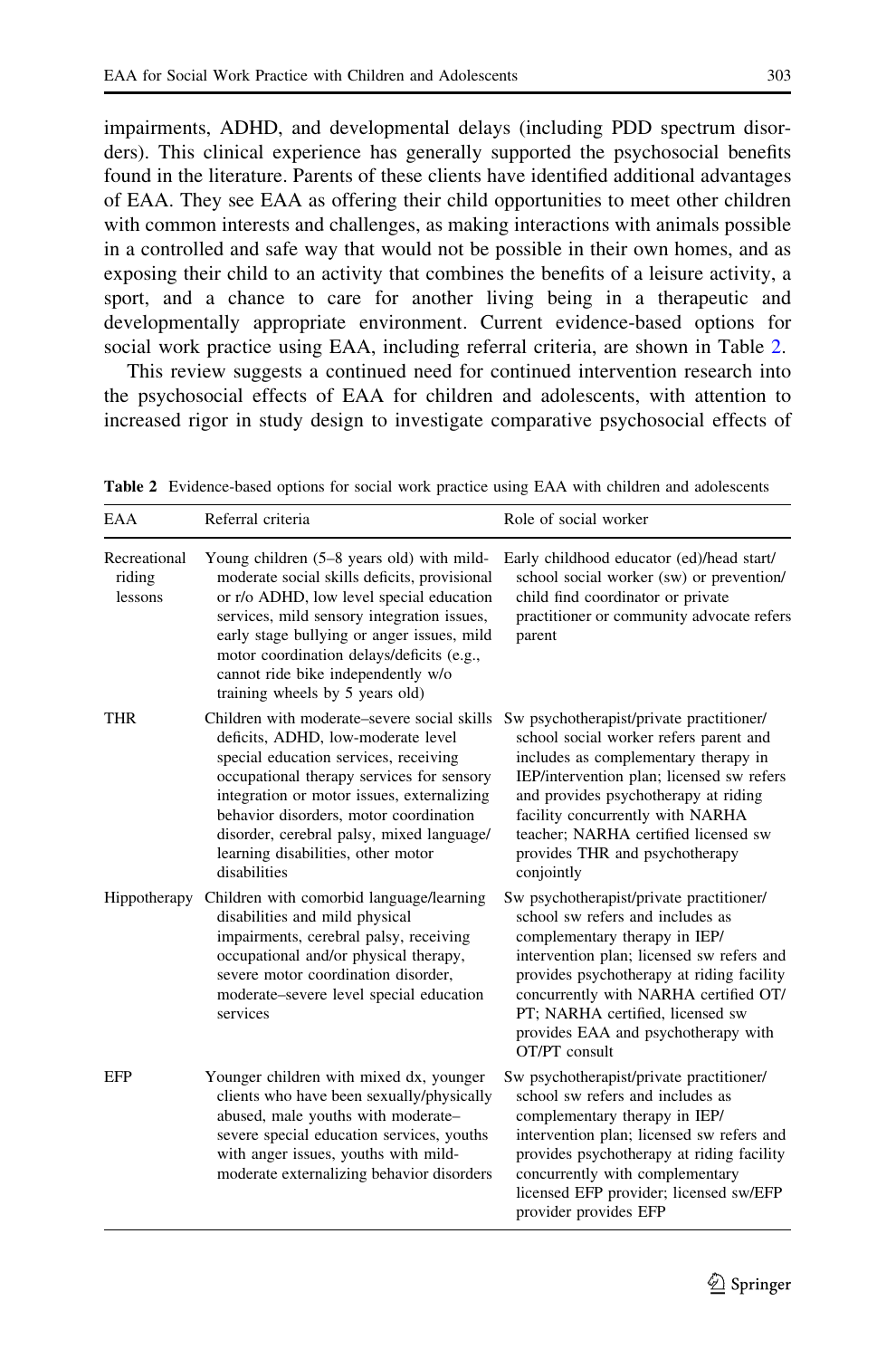<span id="page-13-0"></span>EAA across diagnostic categories. As pointed out in the systematic review of hippotherapy and THR by Snider et al. [\(2007](#page-15-0)), future research must consider community participation and the associated reduction in social isolation as one of the psychosocial benefits of both recreational riding and therapeutic EAA for children and adolescents in each of these domains, and with multiple domain challenges. They suggest that a standardized measure, The Children's Assessment of Participation and Enjoyment and Preferences for Activities of Children, could be suitable for investigating this psychosocial outcome (p. 20). The World Health Organization (WHO) has stated that community participation is an important component of health and functioning, including this element in its International Classification of Function, Disability, and Health (WHO [2001\)](#page-16-0). The practice goal of enhancement of community participation of vulnerable and marginalized groups is certainly consistent with social work values and ethics (NASW Code of Ethics), suggesting further rationale for consideration of EAA as a complementary, adjunct intervention by social workers for child and adolescent clients. Increased attention in the literature must be paid to issues of cost effectiveness as part of this consideration of EAA availability to broader populations of vulnerable and marginalized children. The extant literature suggests that EAA are currently available to low-income children when provided as part of institutional and agencysponsored programs, and that parent across socioeconomic strata are paying out of pocket for EAA for their children due to the perceived benefits. To date, the literature has not examined whether EAA have higher utilization in geographic regions where riding stables are more prevalent and whether costs are lower in those regions.

In addition, studies which utilize concurrent examination of distinct samples within these three categories of special needs will add to the knowledge base concerning these children's general psychosocial status and the contribution of each challenge to the status of children with multiple conditions and diagnoses, while reducing confounders (such as samples with mixed ranges of severity and primary presenting issue) which may have led to null findings in past studies. Subsequent studies could then more precisely address populations with multiple diagnoses, the most common participants in EAA, to tease out the relative contribution of EAA interventions across domains. Investigation of EAA with children served by the child welfare system is in its infancy, and requires additional work to determine the overall psychosocial effects in varying subgroups, and specific effects regarding attachment, relationship, and identity issues such as self-confidence and selfconcept.

#### **References**

- All, A. C., Loving, G. L., & Crane, L. L. (1999). Animals, horseback riding, and implications for rehabilitation therapy. Journal of Rehabilitation, 65, 49–57.
- Benda, W., McGibbon, N. H., & Grant, K. L. (2003). Improvements in muscle symmetry in children with cerebral palsy after equine-assisted therapy (hippotherapy). The Journal of Alternative and Complementary Medicine, 9, 817–825.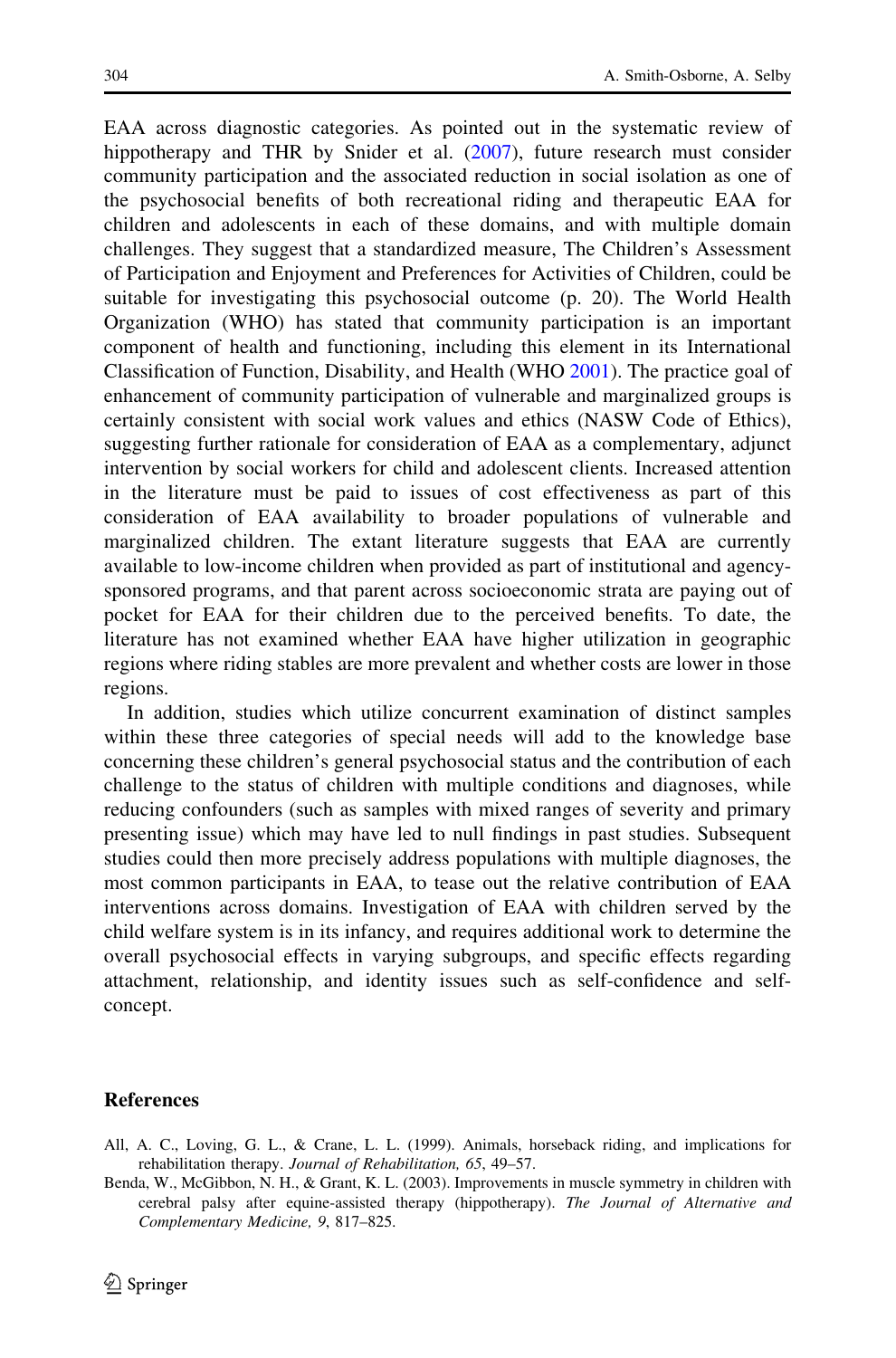- <span id="page-14-0"></span>Bertoti, D. B. (1988). Effects of therapeutic horseback riding on posture in children with cerebral palsy. Journal of the American Physical Therapy Association, 68, 1505–1512.
- Biery, M. J., & Kauffman, N. (1989). The effects of therapeutic horseback riding on balance. Adapted Physical Activity Quarterly, 6, 221–229.
- Bizub, A. L., Joy, A., & Davidson, L. (2003). ''It's like being in another world'': Demonstrating the benefits of therapeutic horseback riding for individuals with psychiatric disability. Psychiatric Rehabilitation Journal, 26, 377–384.
- Carlson, E. S. (1983). The effects of a program of therapeutic horsemanship on the self-concept and locus of control orientation of the learning disabled. *Dissertation Abstracts International*. 43(12), 4123-B.
- Cawley, R., Cawley, D., & Retter, K. (1994). Therapeutic horseback riding and self concept in adolescent with special educational needs. Anthrozoos, 7, 129–134.
- Cherng, R., Liao, H., Leung, H., & Hwang, A. (2004). The effectiveness of therapeutic horseback riding in children with spastic cerebral palsy. Adapted Physical Activity Quarterly, 21, 103–121.
- Christian, J. E. (2005). All creatures great and small: Utilizing equine-assisted therapy to treat eating disorders. Journal of Psychology and Christianity, 24, 65–67.
- Dismuke, R. (1984). Handicapped riding. The Quarter Horse Journal, 36, 34–37.
- Eggiman, J. (2006). Cognitive-behavioral therapy: A case report—animal assisted therapy. Topics in Advanced Practice Nursing eJournal, 6(3). Retrieved October 16, 2006, from [http://www.](http://www.medscape.com/viewarticle/545439) [medscape.com/viewarticle/545439](http://www.medscape.com/viewarticle/545439).
- Engel, B. T. (Ed.). (1999). Therapeutic riding I strategies for instruction: Part 1. Durango, CO: Barbara Engel Therapy Services.
- Engsburg, J. R., & Shurtleff, T. L. (2008). Effect of hippotherapy on trunk/head stability and upper extremity reaching among children with spastic dipelgia cerebral palsy. Manuscript in preparation.
- Ewing, C. A., MacDonald, P. M., Taylor, M., & Bowers, M. J. (2007). Equine-facilitated learning for youths with severe emotional disorders: A quantitative and qualitative study. Child & Youth Care Forum, 36, 59–72.
- Fine, A. (Ed.). (2000). Handbook on animal-assisted therapy: Theoretical foundations and guidelines for practice. San Diego, CA: Academic Press.
- Fox, V. M., Lawlor, V. A., & Luttges, M. W. (1984). Pilot study of novel test instrument to evaluate therapeutic horseback riding. Adapted Physical Activity Quarterly, 1, 30–36.
- Frame, D. L. (2006). Practices of therapists using equine facilitated/assisted psychotherapy in the treatment of adolescents diagnosed with depression: A qualitative study. Unpublished doctoral dissertation, New York University School of Social Work, New York.
- Gilligan, R. (1999). Enhancing the resilience of children and young people in public care by mentoring their talents and interests. Child and Family Social Work, 4, 186–197.
- Greenwald, A. J. (2001). The effect of a therapeutic horsemanship program on emotionally disturbed boys. Dissertation Abstracts International. 62(2), 1078-B.
- Griffith, J. C. (1992). Chronicle of therapeutic horseback riding in the United States, resources and references. Journal of the American Kinesiotherapy Association, 46, 2–7.
- Harpoth, U. (1970). Horseback riding for handicapped children. Physical Therapy, 50, 235–236.
- Haskin, M., Bream, J. A., & Erdman, W. J. (1982). The Pennsylvania horseback riding program for cerebral palsy. American Journal of Physical Medicine, 61, 141–144.
- Hayden, A. J. (2005). An exploration of the experiences of adolescents who participated in equine facilitated psychotherapy: A resiliency perspective. Unpublished doctoral dissertation, Alliant International University, San Diego, CA.
- Hedrickson, J. D. (1971). Horseback riding for the handicapped. Archives of Physical Medicine and Rehabilitation, 52, 282–283.
- Hinkley, K. (1999). Trunk postural reactions in children with and without cerebral palsy during therapeutic horseback riding. Physical Therapy, 79, 432–433.
- Kaiser, L., Spence, L. J., Lavergne, A. G., & Vanden Bosch, K. L. (2004). Can a week of therapeutic riding make a difference? A pilot study. Anthrozoos, 17, 63–72.
- Kaiser, L. K., Smith, K. A., Heleski, C. R., & Spence, L. J. (2006). Effects of a therapeutic riding program on at-risk and special education children. Journal of the American Veterinary Medical Association, 228, 46–52.
- Karol, J. (2007). Applying a traditional individual psychotherapy model to equine-facilitated psychotherapy (EFP): Theory and method. Clinical Child Psychology and Psychiatry, 12, 77–90.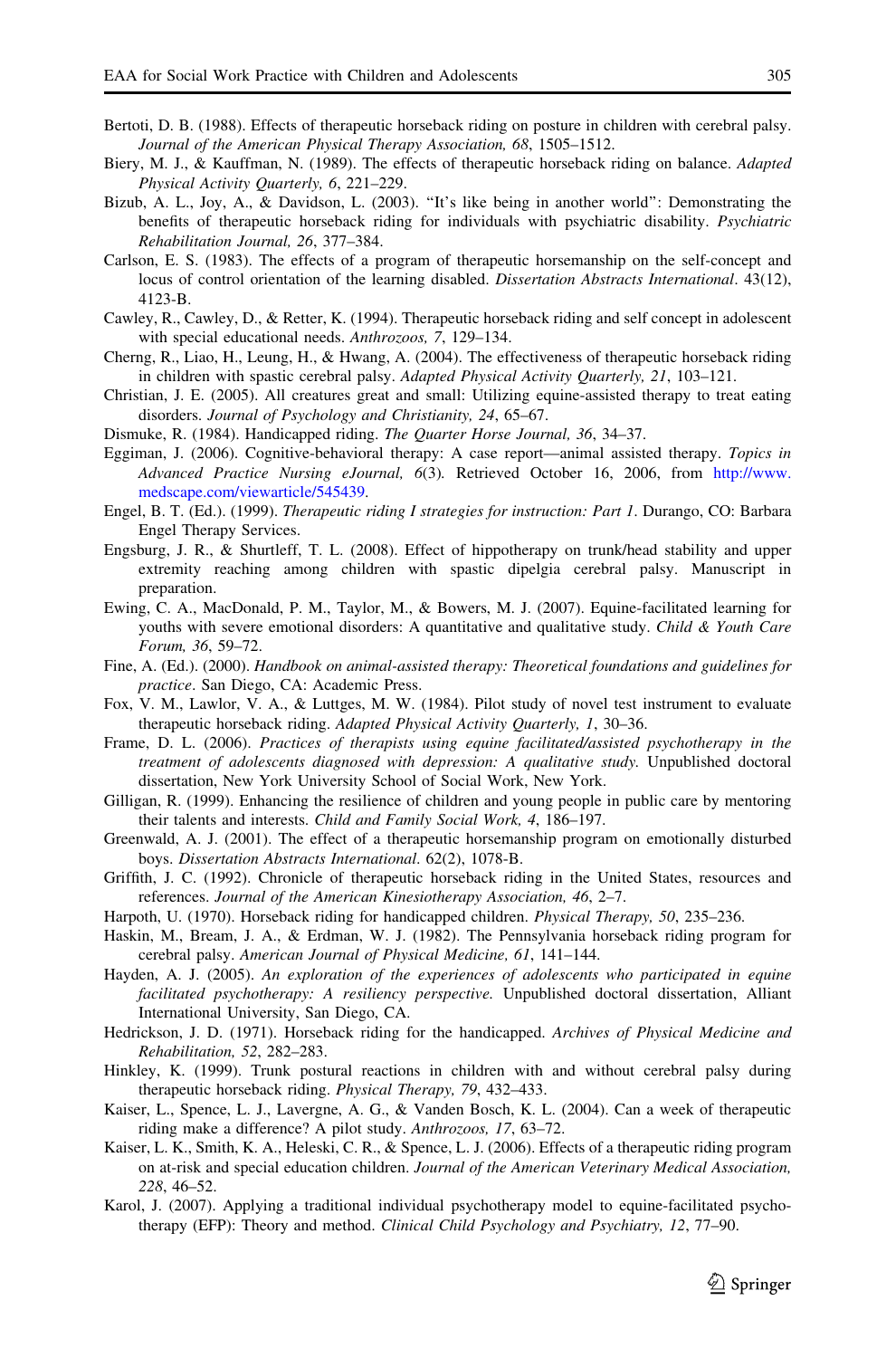- <span id="page-15-0"></span>Kruger, K. A., Trachtenberg, S. W., & Serpell, J. A. (2004). Can animals help humans heal? Animalassisted interventions in adolescent mental health. Center for the Interaction of Animals and Society, University of Pennsylvania School of Veterinary Medicine. Retrieved April 28, 2007, from [http://www2.vet.upenn.edu/research/centers/cias/pdf/CIAS\\_AAI\\_white\\_paper.pdf](http://www2.vet.upenn.edu/research/centers/cias/pdf/CIAS_AAI_white_paper.pdf).
- MacDonald, P. M., & Cappo, J. (2003). Equine facilitated mental health with at-risk youth: Does it work? Strides, 9, 30–31.
- MacKay-Lyons, M., Conway, C., & Roberts, W. (1988). Effects of therapeutic riding on patients with multiple sclerosis: A preliminary trial. Physiotherapy Canada, 40, 104–109.
- Mackinnon, J. R., Noh, S., & Laliberte, D. (1995a). Therapeutic horseback riding: A review of the literature. Physical and Occupational Therapy in Pediatrics, 15, 1–15.
- Mackinnon, J. R., Noh, S., Lariviere, J., MachPhail, A., Allen, D. E., & Laliberte, D. (1995b). A study of the effects of horseback riding for children with cerebral palsy. Physical and Occupational Therapy in Pediatrics, 15, 17–34.
- Mallon, G. P. (1992). Utilization of animals as therapeutic adjuncts with children and youth: A review of the literature. Child & Youth Care Forum, 21, 53–67.
- Mason, M. J. (1989). Effects of therapeutic horseback riding program on self concept in adults with cerebral palsy. Dissertation Abstracts International. 49(9), 2590–2591A.
- Mayberry, R. P. (1978). The mystique of the horse is a strong medicine: Riding as therapeutic recreation. Rehabilitation Literature, 39, 192–196.
- McDaniel, I. (1998). What exactly is "equine facilitated mental health & equine experiential learning?". Strides, 4, 30–31.
- Moreau, L. M., & McDaniel, I. (2000). Equine facilitated mental health: A field guide for practice (2nd ed.). Denver, CO: North American Riding for the Handicapped Association.
- Muschel, I. J. (1984). Pet therapy with terminal cancer patients. Social Casework: The Journal of Contemporary Social Work, 65, 451–458.
- Netting, F. E., Wilson, C. C., & New, J. C. (1987). The human–animal bond: Implications for practice. Social Work, 32, 60–64.
- North American Riding for the Handicapped Association (NARHA). (n.d.). Guidelines for authors. Retrieved April 12, 2007, from <http://www.horsesandhumans.org/research.htm>.
- O' Rourke, K. (2004). Horse-assisted therapy: Good for humans, but how about horses? Journal of the American Veterinary Medical Association, 225, 817.
- Potter, J. T. (1994). Therapeutic horseback riding. Journal of the American Veterinary Medical Association, 204, 131–133.
- Reichert, E. (1998). Individual counseling for sexually abused children: A role for animals and storytelling. Child and Adolescent Social Work Journal, 15, 177–185.
- Roberts, F., Bradberry, J., & Williams, C. (2004). Equine-facilitated psychotherapy benefits students and children. Holistic Nursing Practice, 18, 32–35.
- Rothe, E. Q., Vega, B. J., Torres, R. M., Soler, S. M. C., & Pazos, R. M. M. (2005). From kids and horses: Equine facilitated psychotherapy for children. International Journal of Clinical and Health Psychology, 5, 373–383.
- Rudnick, A. (2005). Psychiatric leisure rehabilitation: Conceptualization and illustration. Psychiatric Rehabilitation Journal, 29, 63–65.
- Russell-Martin, L. A. (2006). Equine facilitated couples therapy and solution focused couples therapy: A comparison study. Unpublished doctoral dissertation, Northcentral University, Prescott, AZ.
- Schneider, M. (2005). Conference reports. Society and Animals, 13, 171-175.
- Schultz, P. N., Remick-Barlow, G. A., & Robbins, L. (2007). Equine-assisted psychotherapy: A mental health promotion/intervention modality for children who have experienced intra-family violence. Health and Social Care in the Community, 15, 265–271.
- Selby, A. (2009). A systematic review of the effects of psychotherapy involving equines. Unpublished master's thesis, University of Texas at Arlington, Arlington, TX.
- Sloan, A. W. (1987). Thomas Sydenham, 1624–1689. South African Medical Journal, 72, 275–278.
- Snider, L., Korner-Bitensky, N., Kammann, C., Warner, S., & Saleh, M. (2007). Horseback riding as therapy for children with cerebral palsy: Is there evidence of its effectiveness? Physical Occupational Therapy Pediatric, 27, 5–23.
- Souter, M. A., & Miller, M. D. (2007). Do animal-assisted activities effectively treat depression? A metaanalysis. Anthrozoos, 20, 167–180.
- Vidrine, M., Owen-Smith, P., & Faulkner, P. (2002). Equine-facilitated group psychotherapy: Applications for therapeutic vaulting. Issues in Mental Health Nursing, 23, 587–603.